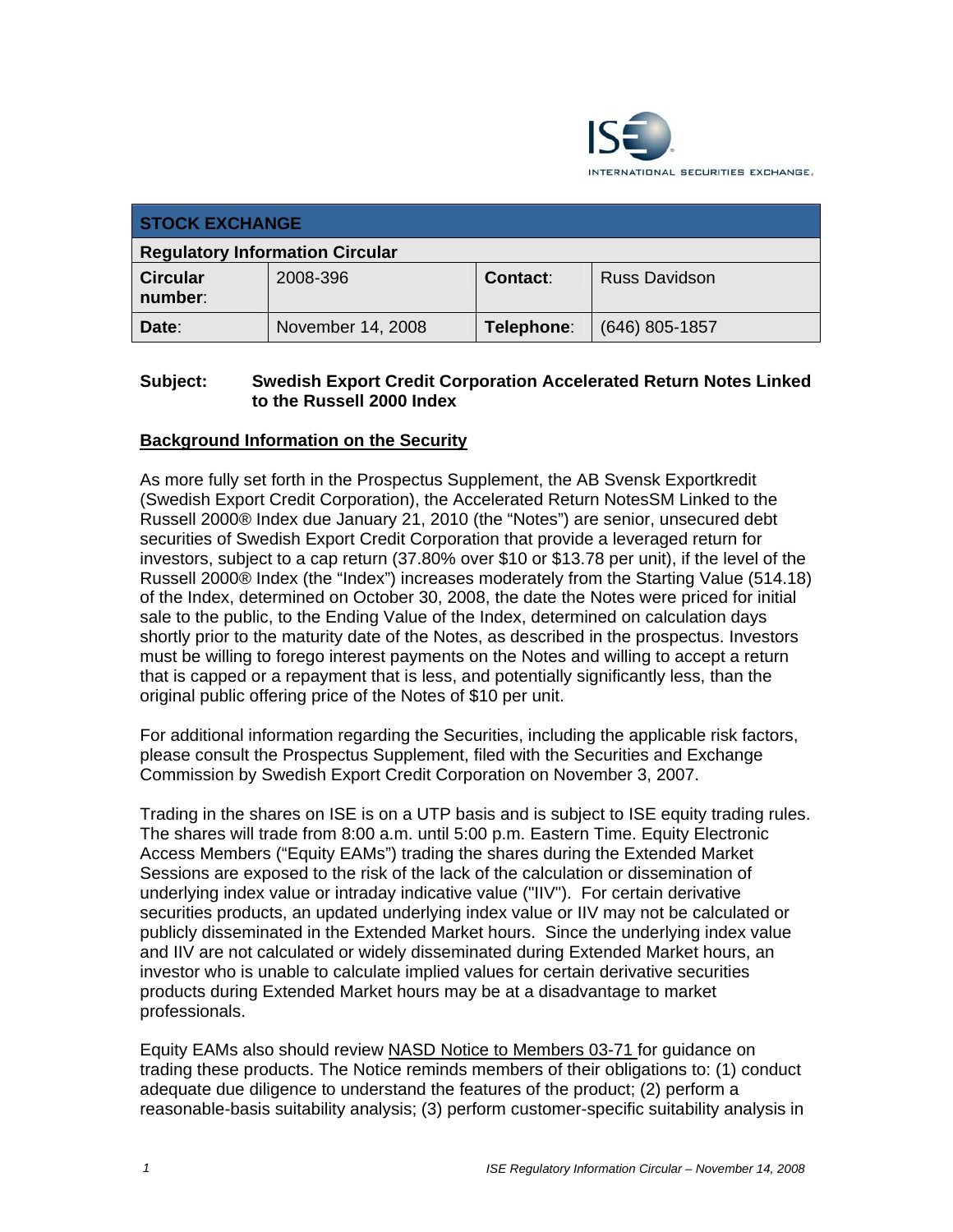connection with any recommended transactions; (4) provide a balanced disclosure of both the risks and rewards associated with the particular product, especially when selling to retail investors; (5) implement appropriate internal controls; and (6) train registered persons regarding the features, risk and suitability of these products.

**This Regulatory Information Circular is not a statutory Prospectus. Equity EAMs should consult the Trust's Registration Statement, SAI, Prospectus and the Fund's website for relevant information.**